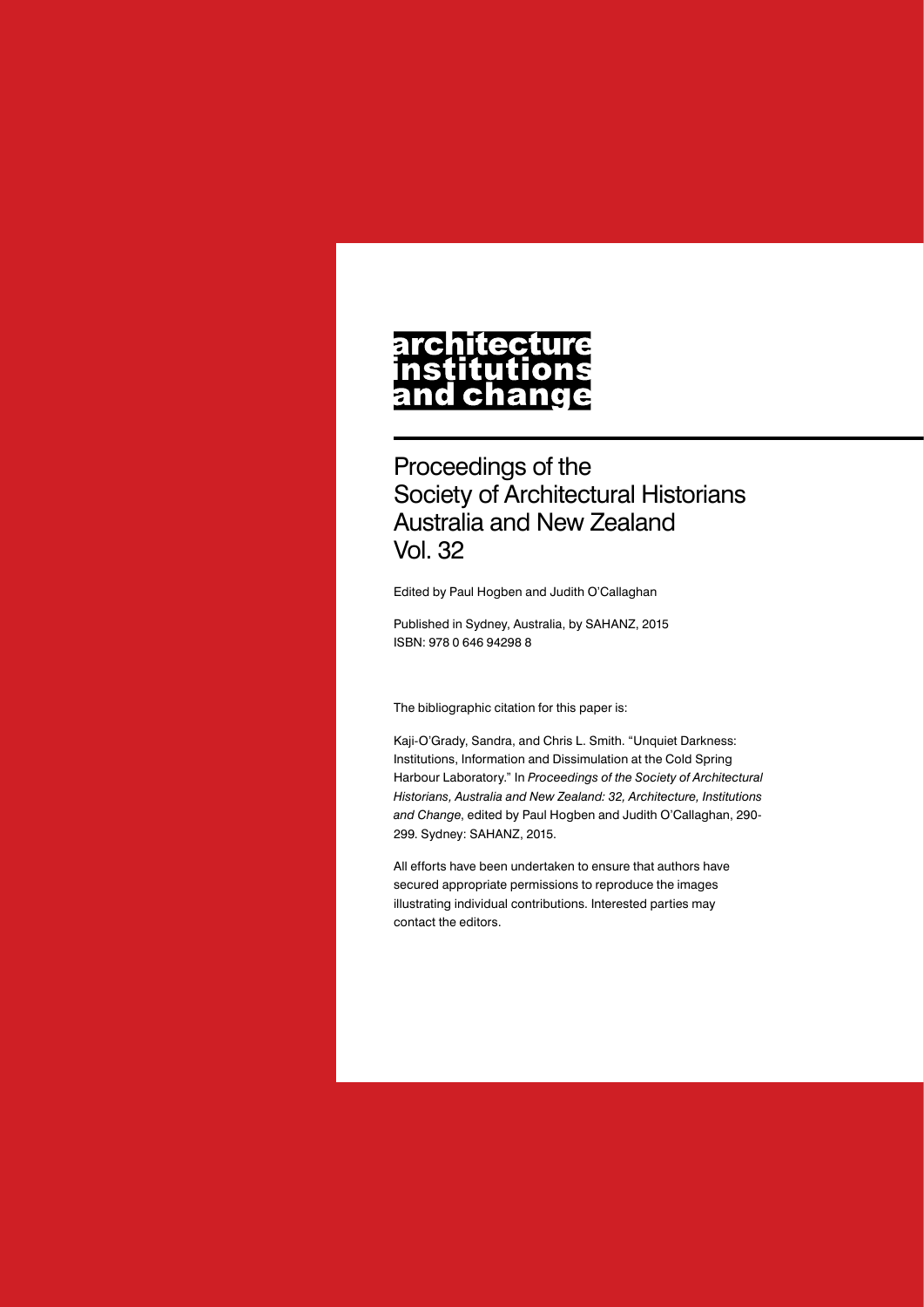**Sandra Kaji-O'Grady***,* University of Queensland | **Chris L. Smith***,* University of Sydney

## **Unquiet Darkness: Institutions, Information and** Dissimulation at the Cold Spring Harbour Laboratory

*The conduct of scientific research and its architectural expression, in both public and private institutions, has been caught up in larger political and social changes with curious results and evident contradictions. This paper will focus on the case of the most recent additions to the Cold Spring Harbour Laboratory (CSHL) campus on Long Island, constructed in 2009. CSHL is one of the most prominent centres for genetics research in the world. The observations drawn from CSHL are instructive for any critical engagement with the question of informational transparency, institutional change and the means by which architecture may negotiate actual content and formal expression. This is because CSHL is a significant departure from its type – its location is discrete, its laboratories are opaquely subterranean, its campus residential and its architecture nostalgic. Yet, this organisation is subject to legislation that means its financial dealings and its dependency on philanthropic networks are made transparent.*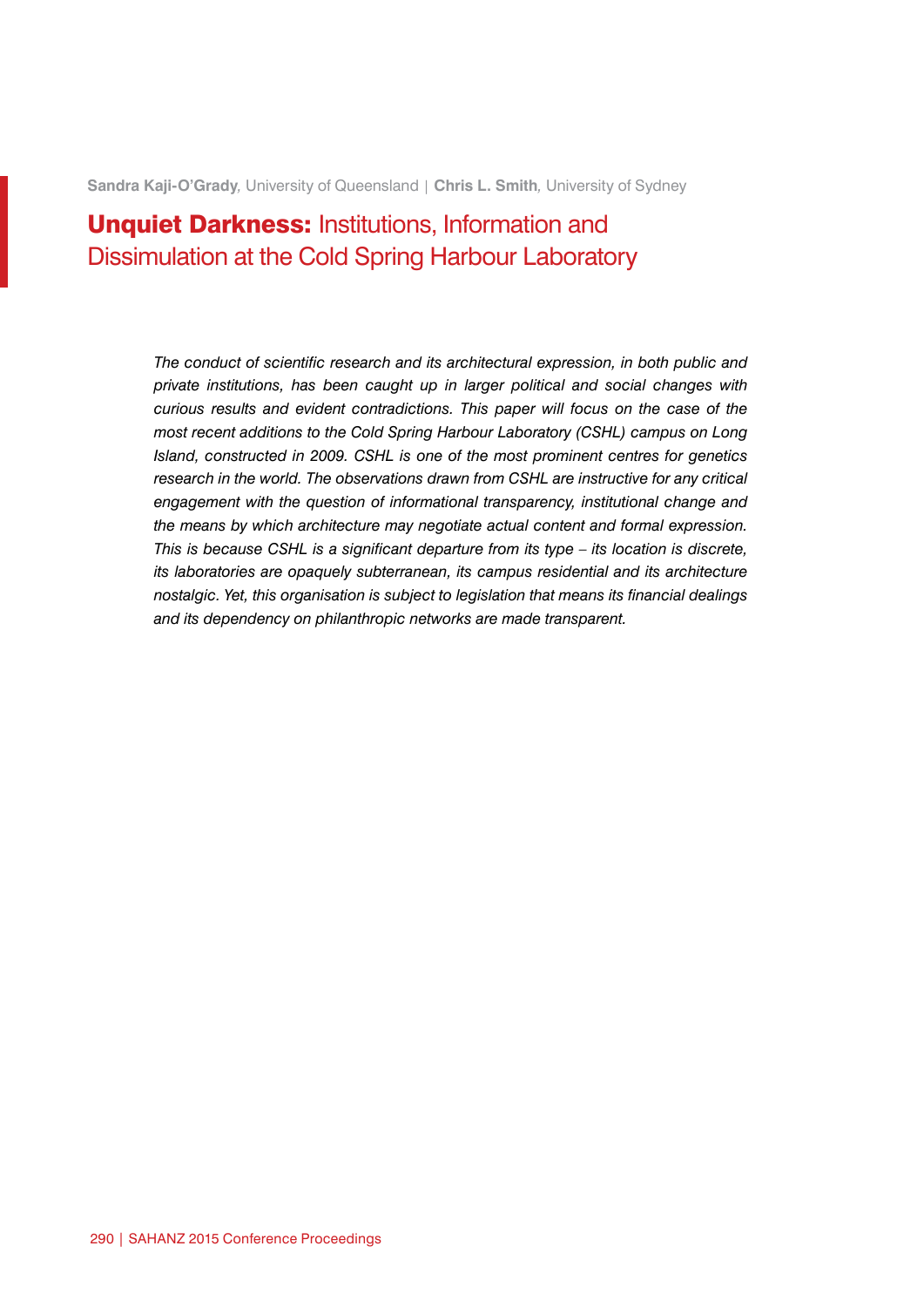

Since the 1950s many jurisdictions in democratic societies have established open information acts that compel public institutions to declare their activities, their financial transactions and the management of personal information. Such juridical compulsion and public demand have seen the transformation of contemporary institutions. Public and private institutions for scientific research have been caught up in this larger political and social change with curious results and evident contradictions. Scientific research depends upon the secure management of contaminants in the laboratory and the exclusion of external interference – vibration, light, dust, uninvited people, political influence, etc. Discrete sites, limited glazing and controlled physical and visual access supported scientific conduct up until the 1970s after which the growing insistence upon public transparency coupled with diminished confidence in scientists and science put pressure on the ways in which scientific institutions were represented rhetorically and architecturally. Changes in funding, too, have meant that scientific organisations have come to depend on public support and private philanthropy for which secrecy and invisibility may be seen as an obstacle. The need to convey a commitment to informational transparency has become a strong architectural driver with extensive glazing the go-to technique by which scientific organisations manage the contradictory needs of security and apparent openness.

In their seminal text, "Transparency: Literal and Phenomenal" (1955), Colin Rowe and Robert Slutzky observe that being able to see through a material has accrued a moral dimension. They note that transparency is that:

[W]hich should be easily detected, perfectly evident; and an attribute of personality – the absence of guile, pretence or dissimulation; and thus the adjective transparent, by defining a purely physical significance, by functioning as a critical honorific, and in being dignified by far from disagreeable moral overtones; is a word from the first, richly loaded with the possibilities of both meaning and misunderstanding.<sup>1</sup>

Rowe and Slutzky's essay explores a third aspect of transparency, central to modernism. They identify this aspect as phenomenal and spatial. The relation that is assumed to operate between the phenomenal and spatial is analogical. That is, that one is analogous with the other: that architecture might stand in place of a phenomenological disposition or an ethical stance. For Rowe and Slutzsky a relation between actual content and formal expression was assumed. Informational transparency in modernism was seen as a moral good that was conflated with the material transparency of glass. Anthony Vidler and others have since pointed to the reflective and refractive qualities of glass and revealed the desires at work in the transparency metaphor.<sup>2</sup> This paper will not revisit this history explicitly, but sets out to understand how informational transparency might be understood in architectural examples that productively engage guile, pretence or dissimulation.

This paper investigates the most recent additions to the Cold Spring Harbor Laboratory (CSHL) campus on Long Island, constructed in 2009. CSHL is focused on cancer research, research on the brain, and the genetics of plant development. Its close association with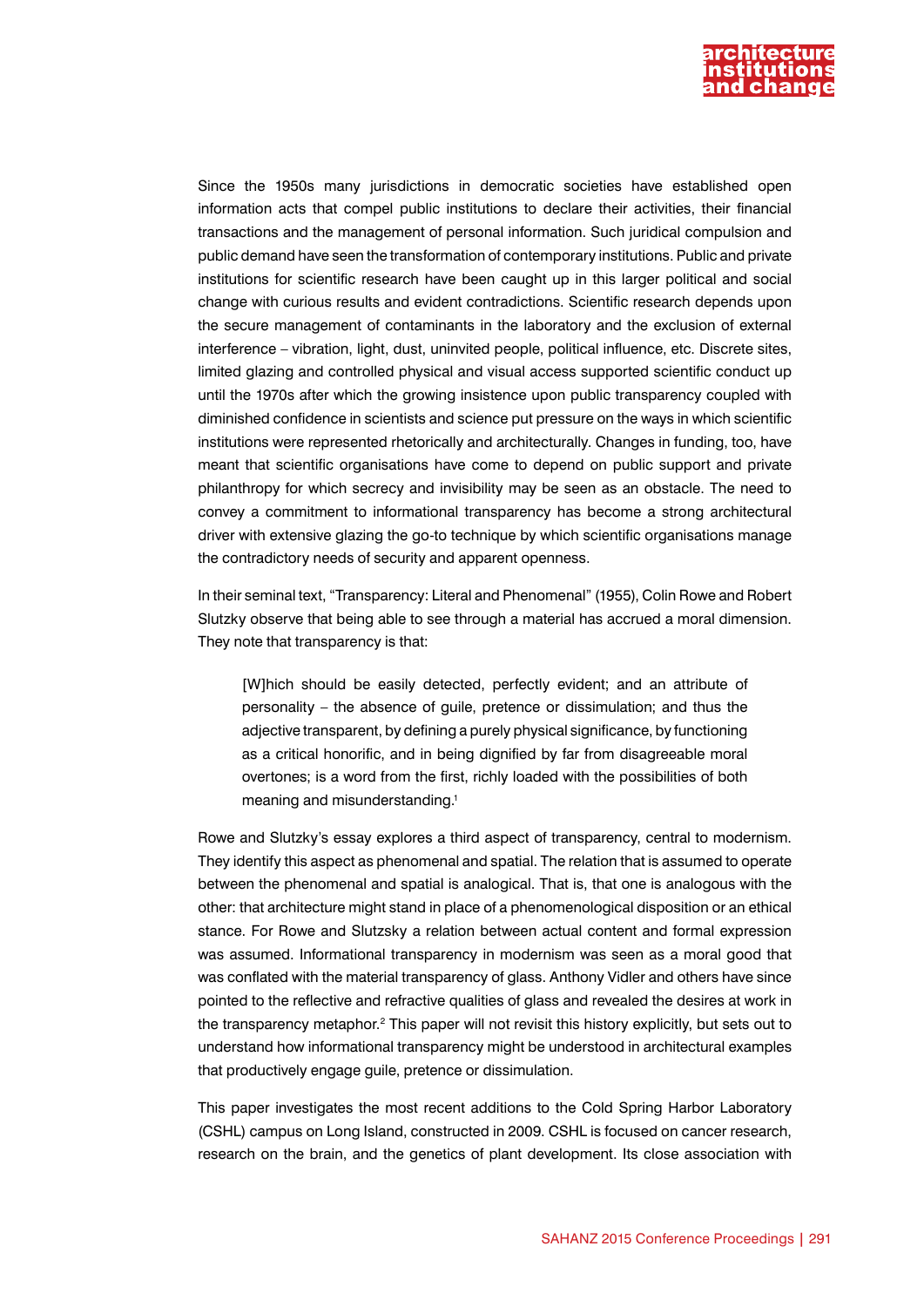Nobel laureate James Watson, who became its director in 1968, means that it is one of the world's most prominent centres for genetics research. CSHL is instructive for any critical engagement with the question of informational transparency, institutional change and the architectural negotiation of content and formal expression. This is because CSHL is a significant departure from its type – its location is discrete, its laboratories are opaquely subterranean and its architecture nostalgic. Unlike other organisations for scientific research, CSHL is a private, not-for-profit organisation and as such is subject to legislation that means its operations are unusually transparent and, with a little sleuthing, the influence upon its architecture and its research activities of its benefactors can be revealed.

#### **Informational transparency**

As a private, non-profit organisation, since 2009, CSHL has had to comply with US laws related to tax-exemption and annually complete the Internal Revenue Service Form 990-PF. The form requires the disclosure of income, including grants, expenditure, any Conflicts of Interest members may have and the compensation of senior managers. Form 990's are available for public perusal.<sup>3</sup> In them we learn that in 2011 the laboratory had an income of US\$210 million, US\$54 million of which was drawn from government grants.<sup>4</sup> This means that over 50% of its research funding is from private and unrestricted sources – enabling them a degree of scientific freedom. In 2012 the CSHL employed 1256 people and had salary costs of around US\$70 million a year. Expenses in 2010 were US\$143 million, of which US\$906 204 was in architectural fees to Centerbrook Architects, a practice founded by Charles Moore. In 2011 CSHL spent US\$247.8 million on buildings and US\$67 million on equipment. It borrowed US\$55 million for the construction of the new research buildings in 2009.

CSHL also must lodge an Annual Report and this details, in a journalistic and optimistic manner, its research endeavours and the consequences of its discoveries. In one laboratory, we learn, the scientists are trying to understand the genetic basis for neuropsychiatric disorders such as Tourette syndrome, Attention deficit hyperactivity disorder and Obsessive Compulsive Disorder (OCD). In 2013 they used "deep brain stimulation" to treat a (single) patient with OCD, reporting very good results. Such experimentation is controversial and potentially undermines established psychotherapeutic and pharmaceutical treatments for such illnesses. The CSHL is also undertaking research that has been the subject of public opposition such as the in vitro identification of candidate genes for disorders such as autism $<sup>5</sup>$ </sup>

The CSHL is compelled by law to publish its financial activities, by scientific protocols to publish its research and by its need of public support to engage in education and persuasion. For 26 years the CSHL has operated a program of education in genetics to high school children and their teachers through in-house summer camps and workshops in its DNA Learning Center (DNALC).<sup>6</sup> Additionally, the CSHL runs the Watson School of Biological Sciences, with around ten students annually receiving their doctorates through the program. Its Banbury Centre is focused on workshops and conferences and in 2012 over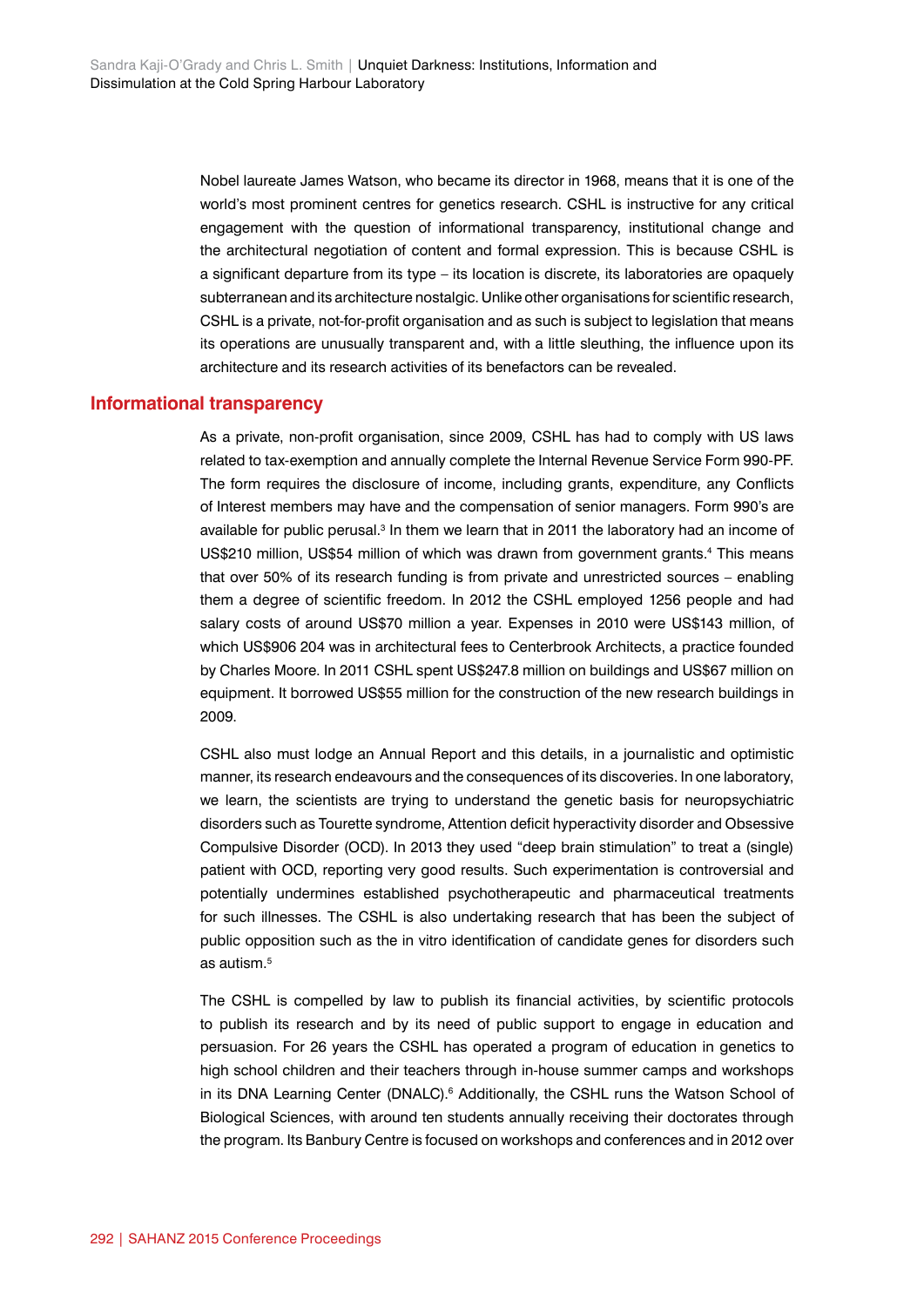

500 participants attended special meetings on focused topics.

There is also much historical information that is generated by the CSHL for its audiences closer to home and which tells the entwined narrative of local philanthropy and scientific discovery. This includes two coffee table books written by James Watson's wife Elizabeth and published by the CSHL Press, *Grounds for Knowledge* (2008) and *Houses for Science: A Pictorial History of Cold Spring Harbor Laboratory* (1991). Grist and woollen mills, barrel factories and shipyards occupied the site in the eighteenth century. Between 1836 and 1858 whaling became the main industry. In 1859, the discovery of petroleum in Pennsylvania precipitated the end of the whaling industry. The same year saw the publication of Charles Darwin's *On the Origins of Species*. These unrelated events led to the establishment of a seaside zoological station in 1890. Heirs of the Jones family whaling fortune had established the Wawepex society to manage their real estate and to invest funds in scientific research. The Wawepex Society donated land for a Fish Hatchery and Biological Laboratory at Cold Spring Harbor to the Brooklyn Institute of Arts and Sciences in 1889.

Within a few years the Bio Lab, as it was called, had new premises in a timber building in the Colonial Revival Style and also occupied one of the abandoned warehouses. It was in this same decade that New York's wealthy industrialists built their suburban mansions along Long Island's North Shore coast – a place and a period immortalised in F. Scott Fitzgerald's 1925 novel *The Great Gatsby*. The local community assumed control of the Bio Lab under the aegis of the Long Island Biological Association (LIBA) in 1924 and its board members included such luminaries of New York society as William K. Vanderbilt, Childs Frick, Louis Tiffany and Henry W. de Forest. Most of these LIBA directors had residences in the area and a highlight of the annual Symposia, well into the 1960s, was that "speakers went to the homes of LIBA members for dinner parties that brought them together with prominent figures in the local community."7



**Fig. 1** Hillside Campus, Cold Spring Harbour Laboratory. Photograph by Joseph Giordano.

Research in genetics was a focus from the very beginning. Charles Davenport, a zoologist, was Director of the CSHL from 1904 to 1941. The information produced by the CSHL on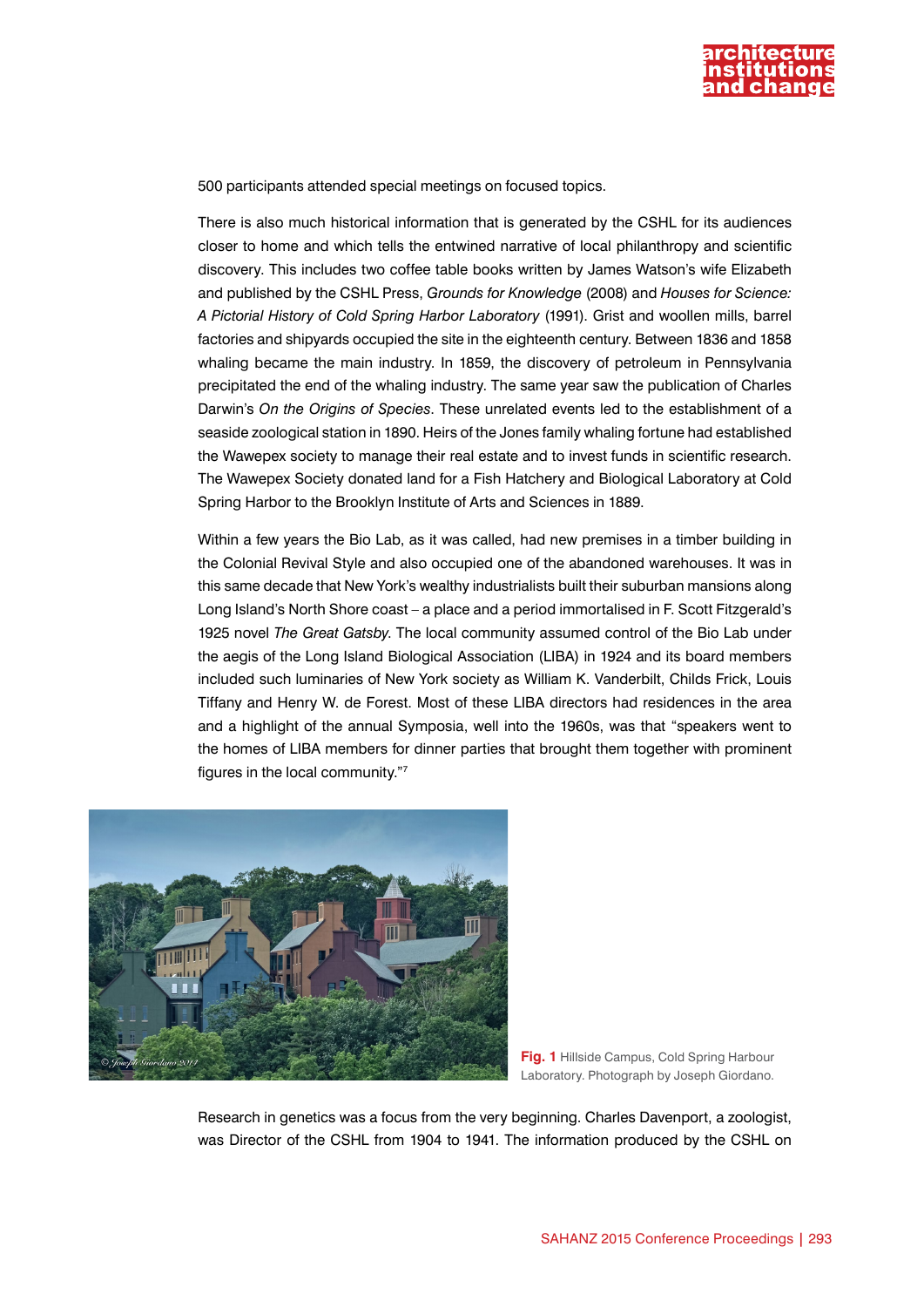Davenport's tenure is fascinating. Davenport was an advocate for eugenics – the improvement of the human species by 'discouraging' reproduction by persons having genetic defects (negative eugenics) coupled with encouraging reproduction by persons presumed to have desirable inheritable traits (positive eugenics).8 He founded the International Federation of Eugenics Organisations (IFEO) in 1925, with Eugen Fischer as chairman of the Commission on Bastardisation and Miscegenation (1927). Davenport's claims about the effects of interbreeding, made in 1917 while at CSHL are blatantly racist, for example, "one often sees in mulattoes an ambition and push combined with intellectual inadequacy which makes the unhappy hybrid dissatisfied with his lot and a nuisance to others."9 Davenport was worried about interbreeding and immigration in the USA and warned, "[t]his country is in for hybridization on the greatest scale that the world has ever seen."<sup>10</sup> The CSHL's homepage makes little mention of this awkward aspect of its history, merely describing the appointment of Milislav Demerec in 1941 as Director as signalling "a new era of genetics research."11 Elizabeth Watson describes Davenport's failure "to disassociate himself from the overt racism" of the Eugenics Record Office at CSHL and its director, Henry Laughlin, as merely an "error of judgment."12

It was at the CSHL that James Watson first described publicly the structure of DNA in 1953 at a symposium on viruses. This information is celebrated by the CSHL. Yet Watson, too, has been embroiled in controversy over racist (and sexist) views. While on a book tour to the UK in 2007 the octogenarian was quoted in *The Independent* as saying he was "inherently gloomy about the prospect of Africa [because] all our social policies are based on the fact that their intelligence is the same as ours."<sup>13</sup> He went on to say that despite the desire that all human beings should be equal, "people who have to deal with black employees find this not true."<sup>14</sup> The CSHL made a public show of disowning Watson's comments and suspending him as Chancellor but, privately, as the IRS Form 990 reveals, he remains a valued employee. In 2012 Watson's salary from the CSHL as its Chancellor Emeritus, on top of the home he is provided on campus, was US\$384 238.15 Perhaps this too is merely an 'error of judgement'.

### **Social refraction**

While the location of the laboratory at Cold Spring Harbor is an historic accident it has continued to benefit from being amongst New York's most expensive real estate. Long Island's most exclusive towns are a second home to many of New York's wealthiest individuals. It is also, despite Davenport's nightmare of a nation of mixed race people, one of the USA's whitest regions. The population of Cold Spring Harbor is 97.03% white, compared with 65.7% for New York State as a whole.<sup>16</sup> It is this particular constituency – descendants of the original board of the LIBA – that support CSHL's advancement and whose involvement is revealed in its Annual Reports and Form 990s.

Amongst its most generous donors – those who have given more than US\$5million to the CSHL – three are on the Board of Trustees: Marilyn Simons, Jamie Nicholls, and Lindsay Goldberg.17 Simons and her husband Jim made their fortune through a hedge fund company that uses his mathematical expertise and customised software to profitably invest its clients'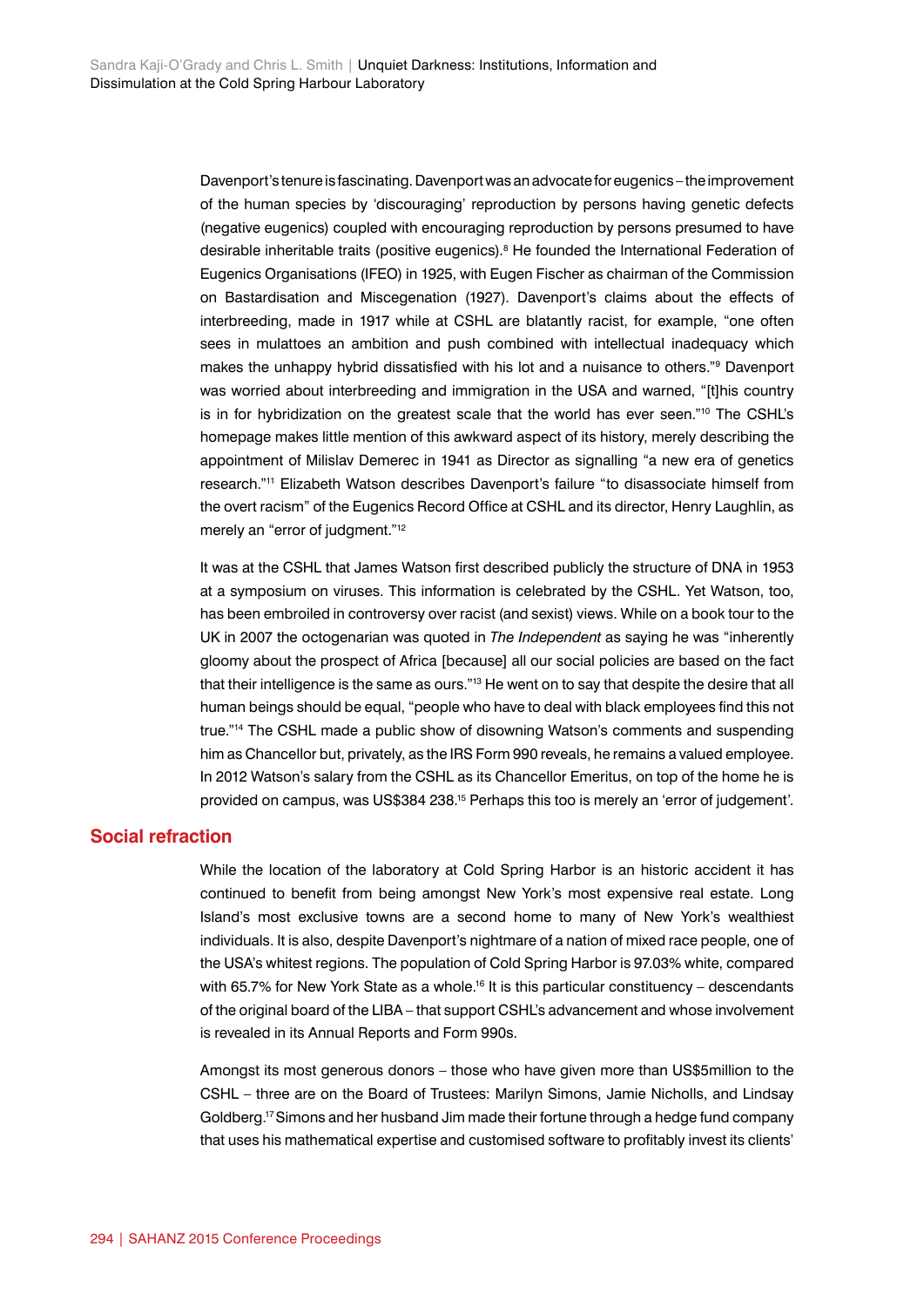

funds. Their daughter was diagnosed with autism at the age of six and the Simons have been instrumental in expanding this area of research at CSHL.18 David Koch, New York's richest resident, is a donor, yet, curiously also supports The Americans for Prosperity group advocating for a single-payer Health care system in the US. The Americans for Prosperity group also fund the Tea-Party movement – the same group that deplores Obamacare.19 And yet, Koch gave \$10 million to the CSHL in 2009 to support its campaign for expansion.<sup>20</sup>

The CSHL courts donors through an annual gala dinner (ticket prices start at US\$2000 and go up to US\$12000) at which the 'Double Helix Medal' is awarded to "individuals who have positively impacted human health by raising awareness and funds for biomedical research."21 Board members Marilyn and Jim Simons and David Koch are recipients of this medal. It is, as F. Scott Fitzgerald might say, an intimate, large party. The event attracts celebrities, scientists, philanthropists and New York Society – Craig Venter, the first to sequence the human genome, attends the gala dinner, as does architect Richard Meier, whose houses dot the Long Island coast.<sup>22</sup>

New York's Society pages are unusual archives for architectural historians and theorists, but it is here, through the figure of Jamie Nicholls, that we can better understand the laboratory's social milieu and its consequent architecture. Nicholls, elected Chairman of CSHL's Board of Trustees in 2010, is one of the plus US\$5 million donors. She and her financier husband live at Mill Neck in a mansion built in 1936 with eleven bathrooms on 5.2 acres and purchased for US\$8 million in 2005, just five kilometres from CSHL.<sup>23</sup> Nicholls' great grandfather, Joseph Treneer, invented *Alka-Seltzer*, a pain reliever launched in 1931.24 Her late father, Richard Hall Nicholls, "the tax lawyer's tax lawyer" specialised in tax-exempt bonds, a profession that made it possible to be an "avid sailor, skier and swimmer", "a former Captain of the Amherst swimming team" and "long time member of the Stamford Yacht Club."<sup>25</sup> He died in 2009 after a ten-year struggle with an incurable form of cancer.<sup>26</sup> Nicholls is also on the Board of Memorial Sloan-Kettering Cancer Center. Nicholl's mother, Judy Cormier, has an 'appointment-only' interior decorating business. Cormier's website explains that, "[a]s a student of Art History at University, Judy is highly knowledgeable about the past and embraces contemporary styles with an eye on yesterday."27 Cormier's work is the style favoured by the American journal *Architectural Digest* and Cormier herself is a regular attendee of the CSHL's Double Helix Awards dinners.28

We take this detour through the family tree of CSHL's Board Chair in order to understand the personal character of the philanthropic community upon which the institution depends. It is made up of privileged and well-educated individuals from New York Society. Many are drawn to donate time and money by their personal experiences of illnesses targeted by the laboratory's researchers. Equally, we argue, they identify the organisation as one of their own, much as they might their yacht or country club. In this aspect the architecture of CSHL makes a vital and reassuring contribution.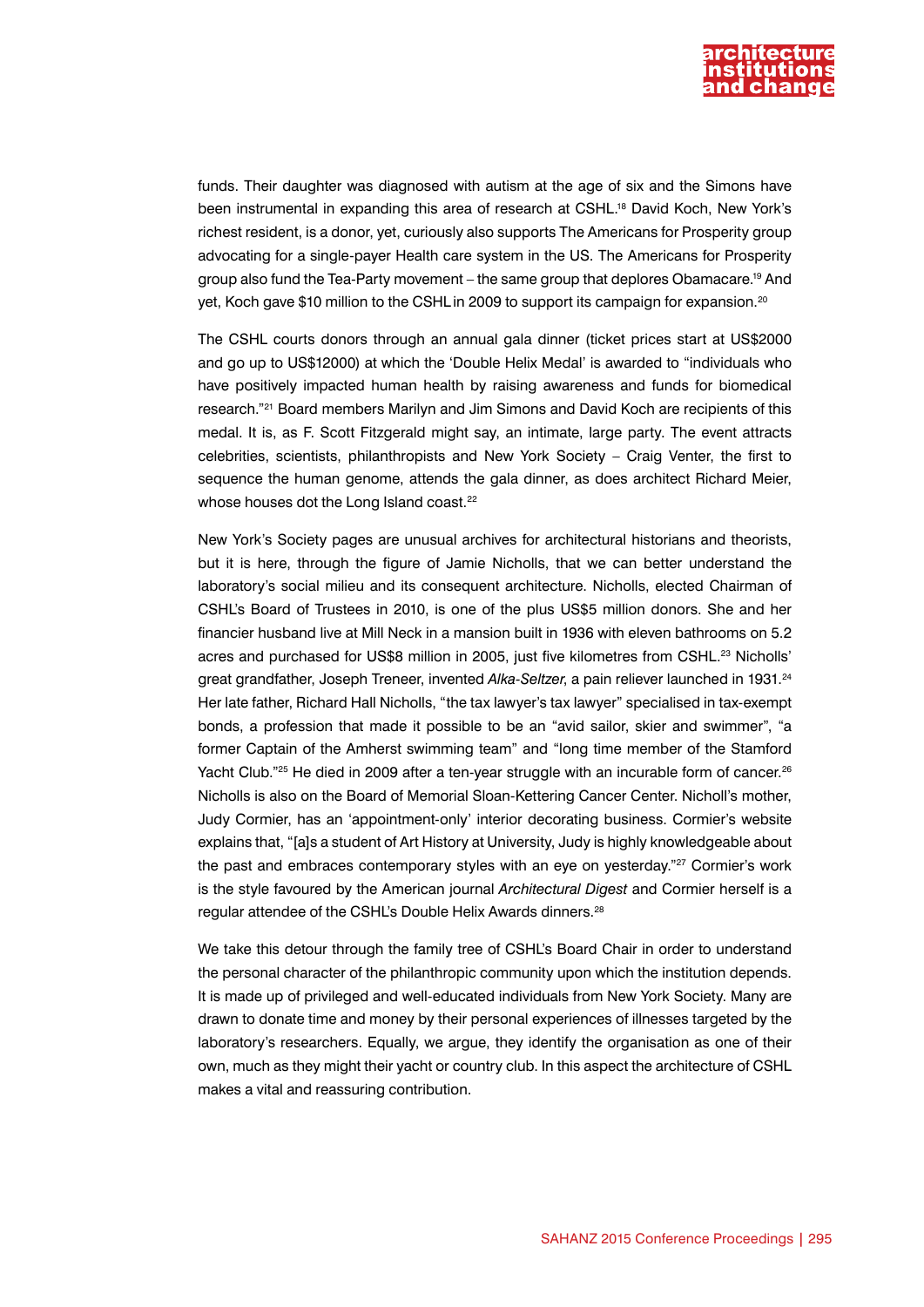#### **Architectural opacity**

Elizabeth Watson describes the first purpose-built research facility at CSHL, the Carnegie Institution's Station for Experimental Evolution of 1905, as "a Mediterranean variant of the Second Renaissance Revival style."29 An eclectic melange of the vaguely classical, it sets the tone for subsequent buildings. In 1974 Charles Moore undertook the renovation of a nineteenth-century farmhouse for the Watson family. The successor firm to Moore Grover Harper, Centerbrook Architects, have designed several conversions of the original buildings for laboratory and ancillary use, along with new houses and laboratories, a wastewater treatment plant and even a finial modelled on an adenovirus. Where Moore's early interventions were witty – his Sammis Hall (1981) is purportedly modelled on Palladio's Villa Poiana of 1549, albeit in stucco – Centerbrook's projects have become increasingly eclectic and nostalgic. We are told, a new house "took its cues from the client's affinity for elegant yet comfortable English Regency houses."30 Their design for the Computational Neuroscience Laboratory recalls the "novelty siding of the original cabins" and is roofed in copper foil shingles.31 Centerbrook's new buildings for CSHL work hard to conceal their purpose, youth and bulk. The Beckman Laboratory (1981) "appears to be smaller that it really is due to its dark brick exterior" and sports "extra large windows that make it appear smaller when viewed from a great distance."<sup>32</sup> Elizabeth Watson optimistically proposes that it "could be mistaken for a grand waterview-endowed Long Island mansion design in classical turn-of-the-century-style."33 "Can't repeat the past!" Gatsby cried incredulously, "Why of course you can!"34

The first major expansion of the infrastructure of the CSHL took place in 2009 with the opening of the Hillside Laboratories at a construction cost of US\$100 million, 80% of which came from private donors and philanthropic foundations.<sup>35</sup> Housing about one-third of its research personnel, below ground the new laboratories are a single interconnected structure.<sup>36</sup> Above ground six discrete buildings, vaguely resembling bloated versions of the structures that composed the original whaling village, are clustered around a multilevel courtyard. Each building is painted a different colour – sienna, sage, olive, umber, vellow ochre – a technique the architects have used before to disquise size.<sup>37</sup> The roofs are steeply pitched and punctuated at each end by vertical 'chimneys' that conceal the necessary vents and risers of the hidden laboratories. Centerbrook, who themselves inhabit a historic compound of nineteenth-century mill buildings, call this architecture 'American place-making' but there is something particularly universal to this retro-village chic.<sup>38</sup> It is the type of retrogressive architecture one might imagine Prince Charles advocating and the Krier brothers constructing. Randal Jones of CSHL's facility department explains that the design "was intended to recall an alpine village. This is enhanced by the severely sloping site, the use of artificial pavers in the courtyard spaces, and a towering central exhaust stack that mimics the church bell tower common to village squares."39 In 2009 a *New York Times* reviewer suggested of the CSHL that "[a]n architectural sleight of hand has disguised the new labs as a miniature Bavarian hilltop village."40

Such vaguely 'classicist' architecture and 'new urbanism' is common trade on America's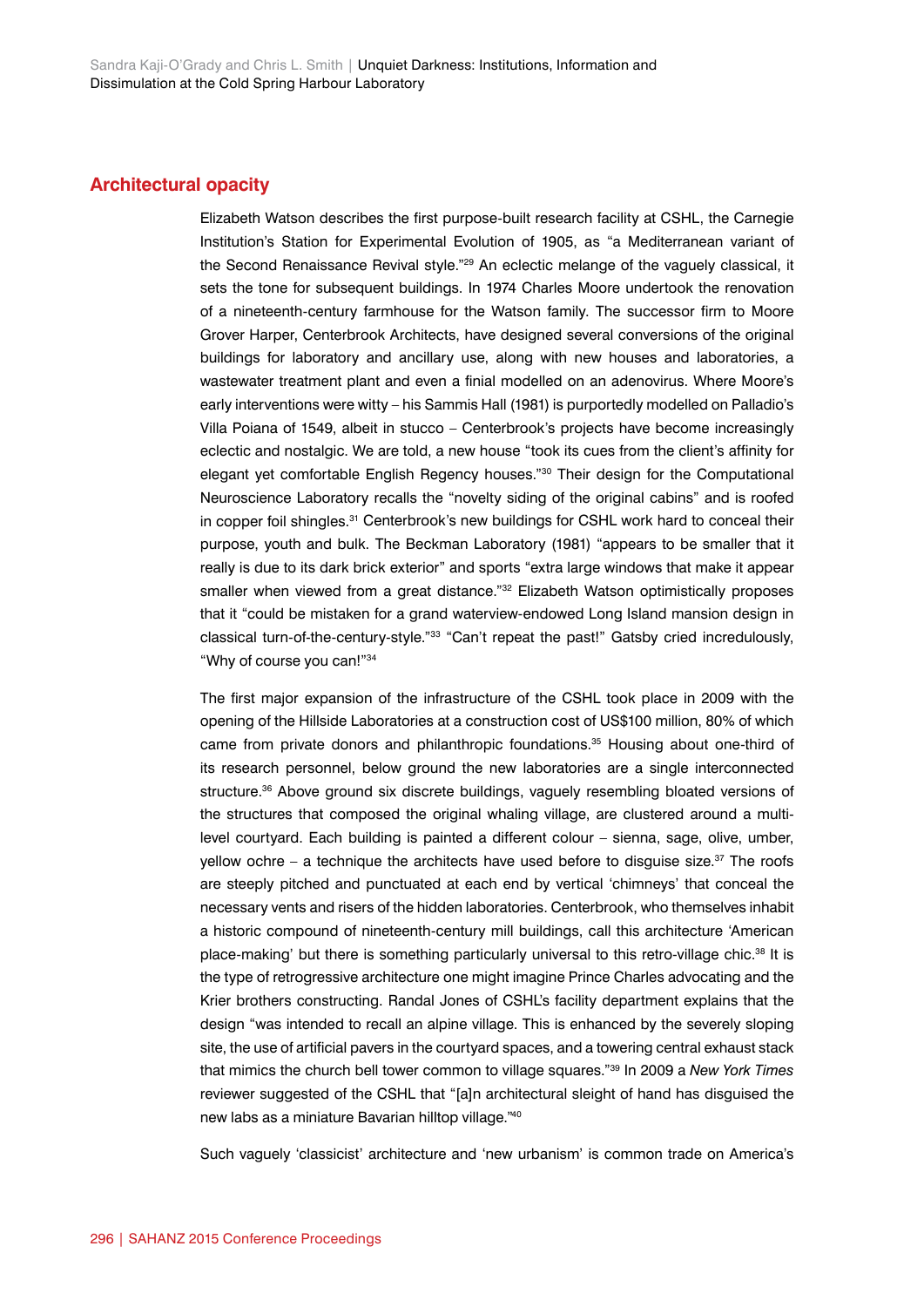

South and East Coast for houses, clubs and educational buildings, but an anomaly in buildings for cutting-edge science. The forces that would lead to one of the world's most advanced research centres in the biosciences to inhabit a pseudo-Bavarian-alpine-whaling village are patently clear. That the campus is listed on the National Historic Register and the location of new building is constrained by local zoning regulations does not entirely account for its appearance. In a series of negations, Bill Grover of Centerbrook suggests "[w]e didn't want to build something that would make it no longer look like a small whaling village."41 Gatsby says much the same but in much clearer terms: "So we beat on, boats against the current, borne back ceaselessly into the past."42

The architectural indulgence here is fascinating. The idea that architecture should express exactly what is going on, through, say transparent glass making visible the laboratory activity, mistakes the subtle ways in which representation actually operates. It was a point taken up by Vidler in *The Architectural Uncanny* of 1992. Vidler would note the more contemporary discrediting of transparency "in its place, opacity, both literal and phenomenal, became the watchword of the postmodern appeal to roots, to tradition, to local and regional specificity, to a renewed search for domestic security."43 In these terms the opacity of the CSHL is unmistakable. What is also unmistakable is the relation between the actual content and the formal expression of the architecture. The buildings of the CSHL might not be mistaken for a high-tech biomedical laboratory. But likewise, these buildings are never mistaken for a nineteenth-century whaling village. We know it is theatre – a form of tableau vivant. There is a composing of the silent and motionless that speaks loudly of conservative values. There is here the 'unquiet darkness' that Fitzgerald associates with the perverse indulgences of the American dream.44 Despite the motionless theatrical character of CSHL, this tableau, there is a raw and incorruptible force here. An unquiet. It is the potency of biomedical experiment and exploration. Vivant.

There is no sleight of hand here. There is no alignment between the actual content and the formal expression and, therefore, the relation between the two is clear. It is distinct in its dissociation. A sleight of hand would suggest an attempt to disguise or to trick. Rather, the presence of what Rowe and Slutzky might call 'guile, pretence or dissimulation' is indeed highly productive and particularly obvious. The lie here is clear and apparent. What we get in this architecture is an expression that is as transparent as any Annual Report, IRS Form 990-PF or *Architectural Digest* feature article. The CSHL is an architectural expression of the disconnection between the layers of information and economies that constitute the contemporary laboratory.

### **Conclusion**

Though there is no sleight of hand here, there is, of course, the management of rhetoric – not in rhetoric but in the most transparent terms possible. If the craft of the contemporary bio-medical laboratory has been one dedicated to the rhetorical drives of community, communication and transparency; then the CSHL is equally dedicated to these points – but not rhetorically. The 'dissimulation' is patently clear. The oddity of the layers of information,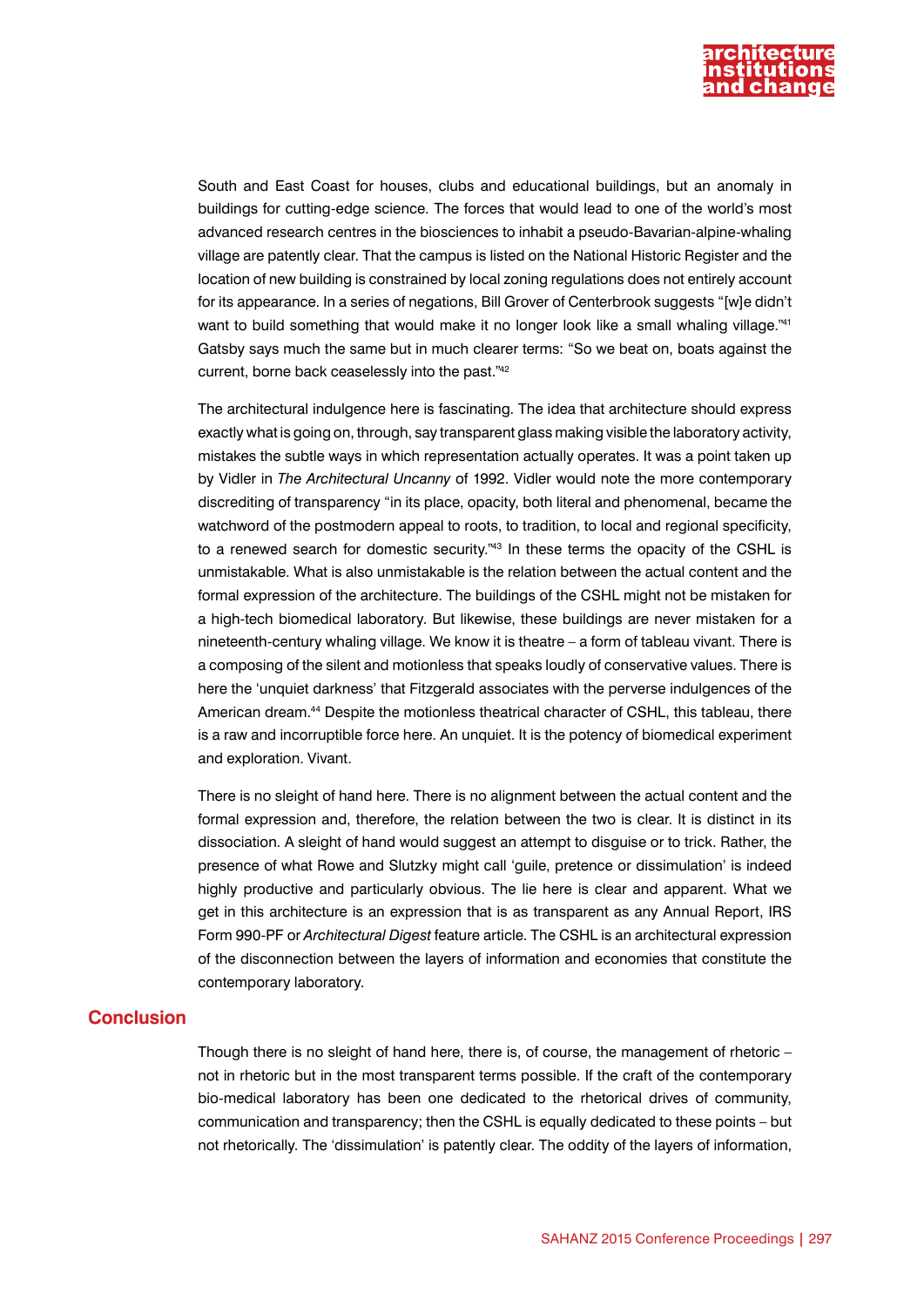dollars, hedge funds, galas, healthcare, retrogressive interior design chic, disease, death, genes and architecture is that they don't collapse together seamlessly here. There is no common denominator that plays itself out in the singular architectural expression. In a sense this architecture becomes a very open expression of the real disjointedness. The reality of the contemporary laboratory isn't hidden here – it's expressed here – perhaps more clearly than in any other laboratory production of the twenty-first century. The CSHL is being what it is: a literal village with a population of employees; an obvious whaling station without whales; an open subversion; a conservation of the new; a very unquiet darkness.

- 10 Davenport, "The Effects of Race Intermingling," 367.
- 11 Cold Spring Harbor Laboratory, "About us History," [www.cshl.edu/About-Us/History.html](http://www.cshl.edu/About-Us/History.html) (accessed February 12, 2015).
- 12 Watson, *Houses for Science*, 75.
- 13 Milmo Cahal, "Fury at DNA pioneer's theory: Africans are less intelligent than Westerners," *The Independent* (London), October 17, 2013.
- 14 C. Hunt-Grubbe, "The elementary DNA of dear Dr. Watson," *Times Online*, October 14, 2007.
- 15 "Schedule O," Form 990-PS, 2012.
- 16 "Cold Spring Harbor, New York," Wikipedia, [http://en.wikipedia.org/wiki/Cold\\_Spring\\_Harbor,\\_New\\_](http://en.wikipedia.org/wiki/Cold_Spring_Harbor,_New_York) [York](http://en.wikipedia.org/wiki/Cold_Spring_Harbor,_New_York) (accessed February 15, 2015).
- 17 Cold Spring Harbor Laboratory, "Honor Roll of Donors," [www.cshl.edu/images/stories/about\\_us/](http://www.cshl.edu/images/stories/about_us/development/2013_Donor-HonorRoll.pdf) [development/2013\\_Donor-HonorRoll.pdf](http://www.cshl.edu/images/stories/about_us/development/2013_Donor-HonorRoll.pdf) (accessed December 12, 2014).
- 18 Edwin Durgy, "Billionaires for the Cure: James Simon, Autism," [www.forbes.com/pictures/eilm45mll/](http://www.forbes.com/pictures/eilm45mll/james-simons-autism) [james-simons-autism](http://www.forbes.com/pictures/eilm45mll/james-simons-autism) (accessed February 15, 2015).
- 19 For Žižek: "Here we encounter Tea Party ideology at its purest: the majority wants to have its ideological

<sup>1</sup> Colin Rowe and Robert Slutzky, "Transparency: Literal and Phenomenal," *Perspecta* 8 (1963): 46.

<sup>2</sup> Anthony Vidler, "Transparency: Literal and Phenomenal," *Journal of Architectural Education* 56, no. 4 (May 2003): 6-7; Anthony Vidler, *The Architectural Uncanny: Essays in the Modern Unhomely* (New York: MIT Press, 1992), 218-220. Refer also to Mechtild Widrich, "'I'll be Your Mirror': Transparency, Voyeurism and Glass Architecture," in *Invisibility Studies: Surveillance, Transparency and the Hidden in Contemporary Culture*, ed. Henriette Steinerm Kristen Veel (Oxford: Peter Lang, 2015), 43-59.

<sup>3</sup> Years 2010, 2011 and 2012 are free, access to previous years are at a cost of US\$125.

<sup>4</sup> Cold Spring Harbor Laboratory, *2013 Annual Report*, [www.guidestar.org/](http://www.guidestar.org/FinDocuments/2010/112/013/2010-112013303-07d10dbd-9.pdf) [FinDocuments/2010/112/013/2010-112013303-07d10dbd-9.pdf](http://www.guidestar.org/FinDocuments/2010/112/013/2010-112013303-07d10dbd-9.pdf) (accessed January 30, 2015).

<sup>5</sup> What is also discernible in the Annual Report is the political positioning and ideologies being pursued by the CSHL. Bruce Stillman's 'President's Report' in the Annual Report for 2013 is unequivocal in stating his disappointment with the federal funding of research, which he declares is "not keeping pace with the cost of doing science" and suggests that in early 2014 "Congress failed to engage in a fullscale budget debate about the role of American science in promoting economic development." Stillman laments that "[a]dult scientific literacy in the United States is far below a level befitting a nation leading the world in scientific research and technological development." Cold Spring Harbor Laboratory, *2013 Annual Report*, 2.

<sup>6</sup> "Schedule O," Form 990-PS, 2010, [www.guidestar.org/FinDocuments/2010/112/013/2010-112013303-](http://www.guidestar.org/FinDocuments/2010/112/013/2010-112013303-07d10dbd-9.pdf) [07d10dbd-9.pdf](http://www.guidestar.org/FinDocuments/2010/112/013/2010-112013303-07d10dbd-9.pdf) (accessed December 8, 2014).

<sup>7</sup> Elizabeth L. Watson, *Houses for Science: A Pictorial History of Cold Spring Harbor Laboratory* (New York: Cold Spring Harbor Laboratory Press, 1991), 169.

<sup>8</sup> Jan A. Witkowski and John R. Inglis, *Davenport's Dream: 21st Century Reflections on Heredity and Eugenics* (New York: CSHL Press, 2008).

<sup>9</sup> Charles B. Davenport, "The Effects of Race Intermingling," *Proceedings of the American Philosophical Society* 56, no. 4 (1917): 366-367.